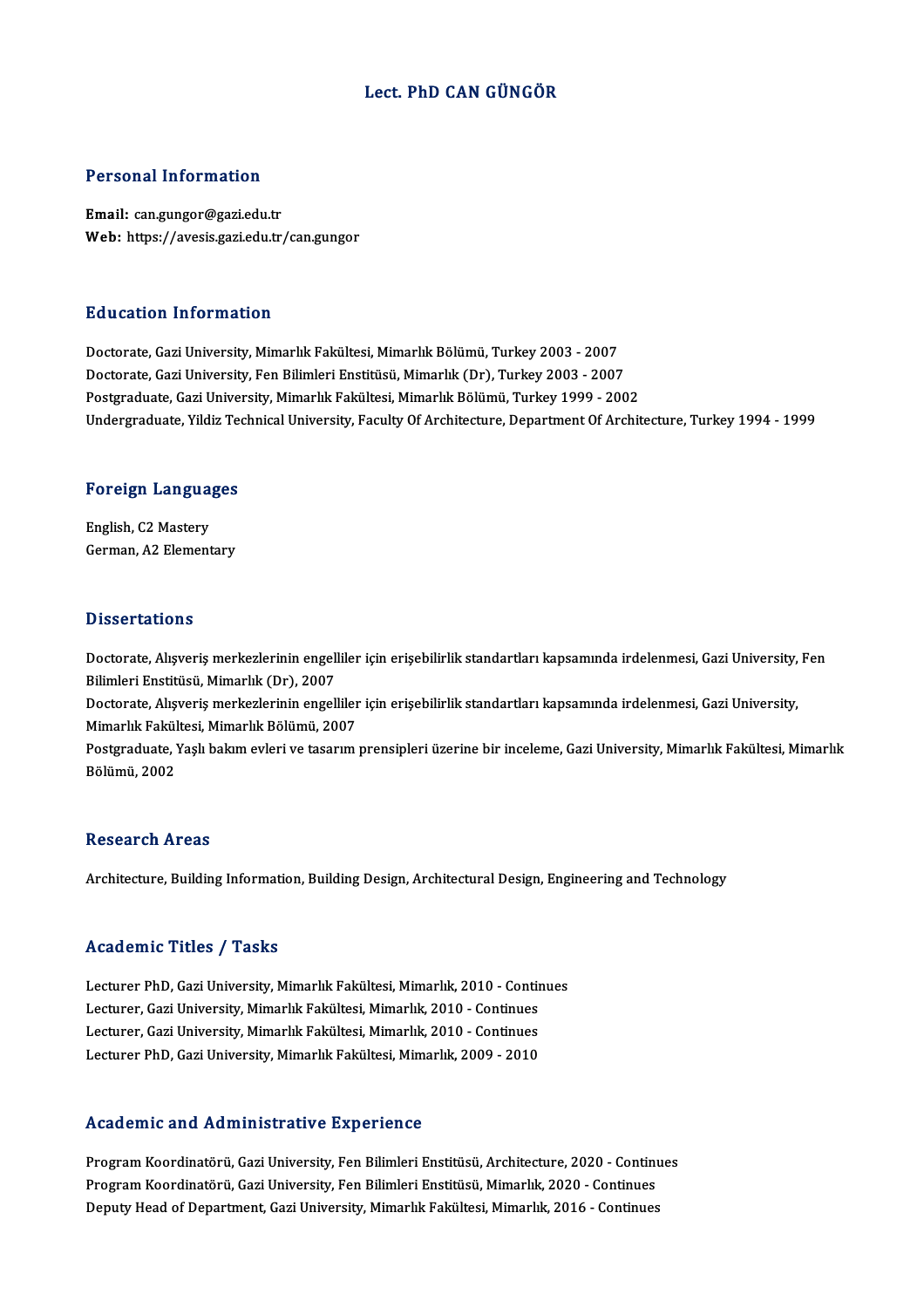Eğitim ve Müfredat Kurulu üyesi, Gazi University, Mimarlık Fakültesi, Mimarlık, 2010 - Continues<br>Denuty Heed of Denartment, Cazi University, Mimarlık Fakültesi, Mimarlık, 2010 - Continues Eğitim ve Müfredat Kurulu üyesi, Gazi University, Mimarlık Fakültesi, Mimarlık, 2010 - Contin<br>Deputy Head of Department, Gazi University, Mimarlık Fakültesi, Mimarlık, 2010 - Continues<br>Deputy Head of Department, Gazi Unive Eğitim ve Müfredat Kurulu üyesi, Gazi University, Mimarlık Fakültesi, Mimarlık, 2010 - Contin<br>Deputy Head of Department, Gazi University, Mimarlık Fakültesi, Mimarlık, 2010 - Continues<br>Deputy Head of Department, Gazi Unive Deputy Head of Department, Gazi University, Mimarlık Fakültesi, Mimarlık, 2010 - Continues<br>Deputy Head of Department, Gazi University, Mimarlık Fakültesi, Mimarlık, 2010 - Continues<br>Uyum Komisyonu Üyesi, Gazi University, M Uyum Komisyonu Üyesi, Gazi University, Mimarlık Fakültesi, Mimarlık, 2010 - 2020

### Courses

ARCH4022 FINAL PROJECT,Undergraduate,2018 -2019,2019 -2020,2021 -2022 M4882Engel iler İçinMimariTasarım,Undergraduate,2018 -2019,2019 -2020,2020 -2021,2021 -2022 ARCH4022 FINAL PROJECT, Undergraduate, 2018 - 2019, 2019 - 2020, 2021 - 2022<br>M4882 Engelliler İçin Mimari Tasarım, Undergraduate, 2018 - 2019, 2019 - 2020, 2020 - 20<br>ARCH4011 Architectural Project 7, Undergraduate, 2019 - M4882 Engelliler İçin Mimari Tasarım, Undergraduate, 2018 - 2019, 2019 - 2020, 2020 - 2<br>ARCH4011 Architectural Project 7, Undergraduate, 2019 - 2020, 2020 - 2021, 2021 - 202<br>ARCH4042 RESEARCH PROJECT, Undergraduate, 2018 -ARCH4011 Architectural Project 7, Undergraduate, 2019 - 2020,<br>ARCH4042 RESEARCH PROJECT, Undergraduate, 2018 - 2019, 20<br>M3722 Bina Bilgisi 2, Undergraduate, 2019 - 2020, 2020 - 2021<br>M3011 Mimori Proje 5, Undergraduate, 202 ARCH4042 RESEARCH PROJECT, Undergraduate, 2018 - 2019, 2019 - 2020, 2021 - 2022<br>M3722 Bina Bilgisi 2, Undergraduate, 2019 - 2020, 2020 - 2021<br>M3011 Mimari Proje 5, Undergraduate, 2020 - 2021<br>M2022 Mimari Proje 4, Undergrad M3722 Bina Bilgisi 2, Undergraduate, 2019 - 2020, 2020 - 2021 M3022MimariProje 6,Undergraduate,2018 -2019 M2022 Mimari Proje 4, Undergraduate, 2019 - 2020<br>M3022 Mimari Proje 6, Undergraduate, 2018 - 2019<br>M404 Araştırma Projesi, Undergraduate, 2010 - 2011, 2011 - 2012, 2012 - 2013, 2013 - 2014, 2014 - 2015, 2015 - 2016,<br>2016 - M3022 Mimari Proje 6, Un<br>M404 Araştırma Projesi, U<br>2016 - 2017, 2017 - 2018<br>M488 Engellilen İsin Mimes M404 Araştırma Projesi, Undergraduate, 2010 - 2011, 2011 - 2012, 2012 - 2013, 2013 - 2014, 2014 - 2015, 2015 - 2016<br>2016 - 2017, 2017 - 2018<br>M488 Engelliler İçin Mimari Tasarım, Undergraduate, 2009 - 2010, 2010 - 2011, 201 2016 - 2017, 2017 - 2018<br>M488 Engelliler İçin Mimari Tasarım, Undergraduate,<br>2014 - 2015, 2015 - 2016, 2016 - 2017, 2017 - 2018<br>M303 Mimari Preja 6, Undergraduate, 2017, 2019 M488 Engelliler İçin Mimari Tasarım, Undergraduat<br>2014 - 2015, 2015 - 2016, 2016 - 2017, 2017 - 2018<br>M302 Mimari Proje 6, Undergraduate, 2017 - 2018<br>M402 Bitirme Projeci Undergraduate, 2009, 2010 2014 - 2015, 2015 - 2016, 2016 - 2017, 2017 - 2018<br>M302 Mimari Proje 6, Undergraduate, 2017 - 2018<br>M402 Bitirme Projesi, Undergraduate, 2009 - 2010, 2010 - 2011, 2011 - 2012, 2012 - 2013, 2013 - 2014, 2014 - 2015,<br>2015 - 2 M302 Mimari Proje 6, Undergraduate, 2<br>M402 Bitirme Projesi, Undergraduate, 2<br>2015 - 2016, 2016 - 2017, 2017 - 2018<br>M422 Engelliler İsin Mimari Tasarım (V. M402 Bitirme Projesi, Undergraduate, 2009 - 2010, 2010 - 2011, 2011 - 2012, 2<br>2015 - 2016, 2016 - 2017, 2017 - 2018<br>M488 Engelliler İçin Mimari Tasarım (Yaz Okulu), Undergraduate, 2016 - 2017<br>A519 ARCHITECTURAL DESIGN FOR 2015 - 2016, 2016 - 2017, 2017 - 2018<br>M488 Engelliler İçin Mimari Tasarım (Yaz Okulu), Undergraduate, 2016 - 2017<br>A519 ARCHITECTURAL DESIGN FOR THE HANDICAPPED AND ACCESSIBILITY STANDARDS, Postgraduate, 2016 - 2017<br>M659 EN M488 Engelliler İçin Mimari Tasarım (Yaz Okulu), Undergraduate, 2016 - 2017<br>A519 ARCHITECTURAL DESIGN FOR THE HANDICAPPED AND ACCESSIBILITY STANDARDS, Postgraduate, 2016 - 2017<br>M658 ENGELLİLER İÇİN MİMARİ TASARIM KRİTERLER A519 ARCHITECTURAL DESIGN FOR THE HANDICAPPED AND ACCESSIBILITY STANDARDS, I<br>M658 ENGELLİLER İÇİN MİMARİ TASARIM KRİTERLERİ VE ERİŞEBİLİRLİK STANDARTLARI,<br>2010 - 2011, 2011 - 2012, 2012 - 2013, 2013 - 2014, 2014 - 2015, 20 M658 ENGELLİLER İÇİN MİMARİ TASARIM KRİTER<br>2010 - 2011, 2011 - 2012, 2012 - 2013, 2013 - 2014<br>M301 Mimari Proje 5, Undergraduate, 2016 - 2017<br>A518 DESICN PROGESS AND THOUGHT Bostaredua 2010 - 2011, 2011 - 2012, 2012 - 2013, 2013 - 2014, 2014 - 2015, 2<br>M301 Mimari Proje 5, Undergraduate, 2016 - 2017<br>A518 DESIGN PROCESS AND THOUGHT, Postgraduate, 2016 - 2017<br>M622 TASARIMDA SÜREC VE DÜSÜNCE Bostgraduate, 20 M301 Mimari Proje 5, Undergraduate, 2016 - 2017<br>A518 DESIGN PROCESS AND THOUGHT, Postgraduate, 2016 - 2017<br>M633 TASARIMDA SÜREÇ VE DÜŞÜNCE, Postgraduate, 2010 - 2011, 2011 - 2012, 2012 - 2013, 2013 - 2014, 2014 -<br>2015, 201 A518 DESIGN PROCESS AND THO<br>M633 TASARIMDA SÜREÇ VE DÜ<br>2015, 2015 - 2016, 2016 - 2017<br>M303 Mimari Proje 4, Undergrad M633 TASARIMDA SÜREÇ VE DÜŞÜNCE, Postgraduate, 2010 - 2011, 2011 - 2012, 2012 - 2013, 2013 - 2014, 2014 -<br>2015, 2015 - 2016, 2016 - 2017<br>M202 Mimari Proje 4, Undergraduate, 2009 - 2010, 2010 - 2011, 2011 - 2012, 2013 - 201 2015, 2015 - 2016, 2016 - 2017<br>M202 Mimari Proje 4, Undergraduate, 2009 - 2010, 2010 - 2011, 2011 - 2012, 2013 - 2014, 2014 - 2015, 2015 - 2016<br>M102 Mimari Proje 2, Undergraduate, 2013 - 2014, 2014 - 2015 M202 Mimari Proje 4, Undergraduate, 2009 - 2010, 2010 - 2011, 2011 - 2012, 2013 - 2014, 2014 - 201<br>M102 Mimari Proje 2, Undergraduate, 2013 - 2014, 2014 - 2015<br>M372 Bina Bilgisi 2, Undergraduate, 2009 - 2010, 2010 - 2011, M102 Mimari Proje 2, Undergraduate, 2013 - 2014, 2014 - 2015<br>M372 Bina Bilgisi 2, Undergraduate, 2009 - 2010, 2010 - 2011, 2011 - 2012, 2012 - 2013, 2<br>M102 Mimari Proje 2 (Yaz Okulu), Undergraduate, 2008 - 2009, 2010 - 201 M372 Bina Bilgisi 2, Undergraduate, 2009 - 2010, 2010 - 2011, 2011 -<br>M102 Mimari Proje 2 (Yaz Okulu), Undergraduate, 2008 - 2009, 2010<br>M101 Mimari Proje 1 Anlatım Teknikleri, Undergraduate, 2009 - 2010<br>M114 Mimari Anlatım M102 Mimari Proje 2 (Yaz Okulu), Undergraduate, 2008 - 2009, 2010 - 2011, 2011 - 2012<br>M101 Mimari Proje 1 Anlatım Teknikleri, Undergraduate, 2009 - 2010<br>M114 Mimari Anlatım ve Sunuş Teknikleri, Undergraduate, 2009 - 2010 M103TemelTasarımStüdyosu,Undergraduate,2009 -2010

### Advising Theses

Advising Theses<br>SAĞIROĞLU Ö., GÜNGÖR C., GEDİK AHMET PAŞA KÜLLİYESİ CAMİSİNİN FARKLI KULLANICI ENGELLİ GRUPLAR İÇİN<br>RESTORASYON ÖNERİSİ, Restandusta T.CÜLSER(Student), 2020 rra vising "Insses"<br>SAĞIROĞLU Ö., GÜNGÖR C., GEDİK AHMET PAŞA KÜLLİYESİ CAMİS<br>RESTORASYON ÖNERİSİ, Postgraduate, T.GÜLSER(Student), 2020<br>CÜNGÖR G. The Investigation Of Bertin University Campus And Ita SAĞIROĞLU Ö., GÜNGÖR C., GEDİK AHMET PAŞA KÜLLİYESİ CAMİSİNİN FARKLI KULLANICI ENGELLİ GRUPLAR İÇİ!<br>RESTORASYON ÖNERİSİ, Postgraduate, T.GÜLSER(Student), 2020<br>GÜNGÖR C., The Investigation Of Bartin University Campus And It RESTORASYON ÖNERİSİ, Postgraduate, T.GÜLSER(Student), 2020<br>GÜNGÖR C., The Investigation Of Bartin University Campus And Its Environment W<br>Related With Accesibility For The Disabled, Postgraduate, G.KÖSE(Student), 2019<br>CÜNG GÜNGÖR C., The Investigation Of Bartin University Campus And Its Environment With Regard To Turkish Standarts<br>Related With Accesibility For The Disabled, Postgraduate, G.KÖSE(Student), 2019<br>GÜNGÖR C., Investigation Of Çank Related Wıth Accesibility For The Disabled, Postgraduate, G.KÖSE(Student), 2019<br>GÜNGÖR C., Investigation Of Çankırı State Hospital Campus And Environment With Regard To Turkish Standards Related<br>With Accessibility, Postgra GÜNGÖR C., Investıgatıon Of Çankırı State Hospital Campus And Environment With Regard To Turkish Standards<br>With Accessibility, Postgraduate, T.KARAGÖZ(Student), 2019<br>GÜNGÖR C., The Investigation Of Nursing Houses And Their With Accessibility, Postgraduate, T.KARAGÖZ(Student), 2019<br>GÜNGÖR C., The Investigation Of Nursing Houses And Their Environments In Esl<br>Standards Related With Accessibility, Postgraduate, Ş.DEMİRTAŞ(Student), 2019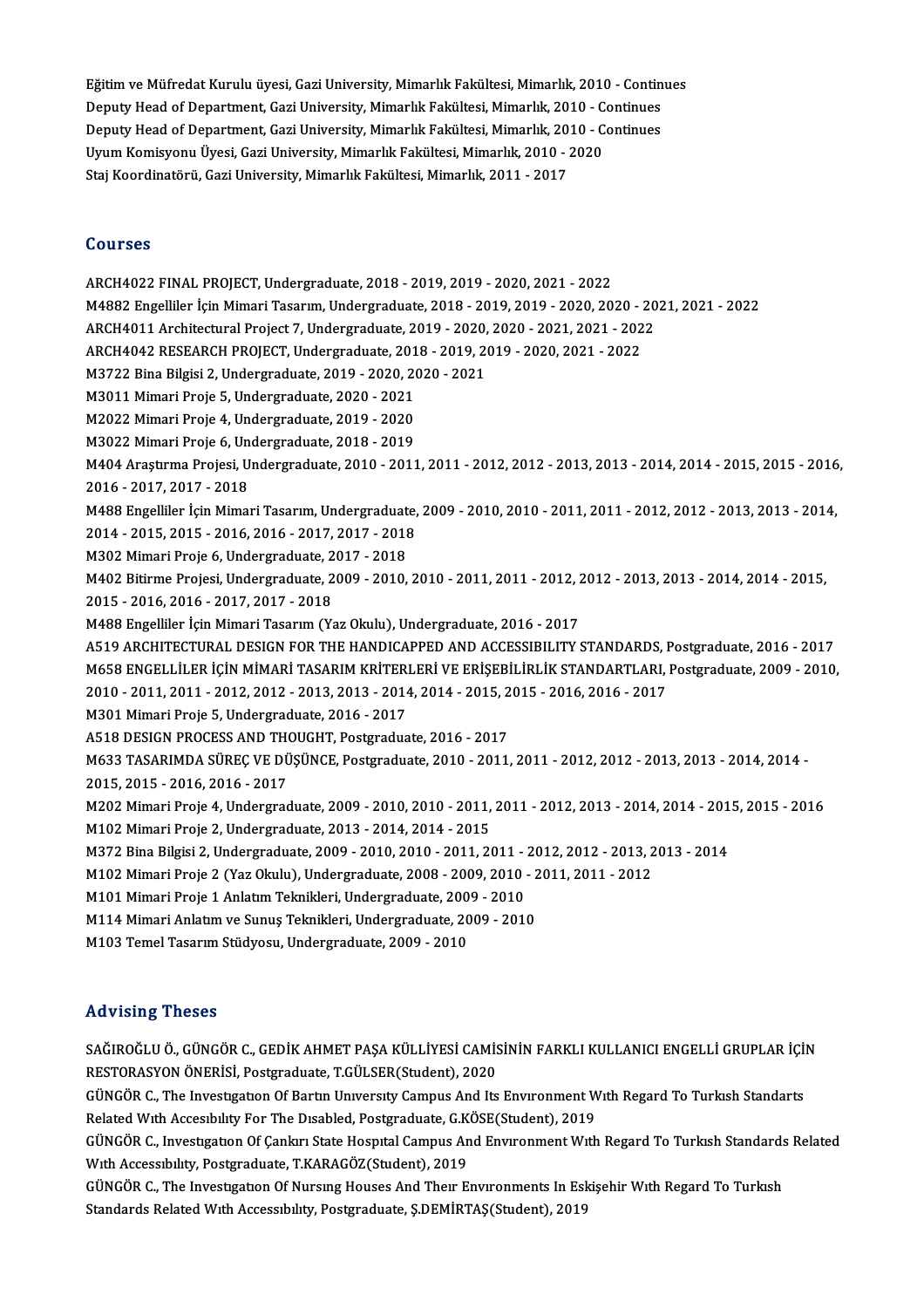GÜNGÖR C., The Investigation Of Mersin Mezitli And Akdeniz Municipality Main Service Buildings And Their GÜNGÖR C., The Investigation Of Mersin Mezitli And Akdeniz Municipality Main Service Buildings And Their<br>Environments With Regard To Turkish Standarts Related With Accessibility, Postgraduate, A.BİTİGEN(Student), 2016<br>CÜNG GÜNGÖR C., The Investigation Of Mersin Mezitli And Akdeniz Municipality Main Service Buildings And Their<br>Environments With Regard To Turkish Standarts Related With Accessibility, Postgraduate, A.BİTİGEN(Student), 20<br>GÜNGÖR Environments With Regard To Turkish Standarts Re<br>GÜNGÖR C., Examination Of Public Library Example<br>Standarts, Postgraduate, G.AKATLI(Student), 2016<br>GÜNGÖR G. The Investigation Of High School Educe GÜNGÖR C., Examınatıon Of Public Library Examples In Ankara About Accessibility Within The Context Of Turkish<br>Standarts, Postgraduate, G.AKATLI(Student), 2016<br>GÜNGÖR C., The Investigation Of High School Education Buildings

Standarts, Postgraduate, G.AKATLI(Student), 2016<br>GÜNGÖR C., The Investigation Of High School Education Buildings And Their<br>Standards Releated Accessibility, Postgraduate, C.DİŞYAPAR(Student), 2015<br>CÜNGÖR G. The investigati GÜNGÖR C., The Investigation Of High School Education Buildings And Their Environments In Context Of Turkish<br>Standards Releated Accessibility, Postgraduate, C.DİŞYAPAR(Student), 2015<br>GÜNGÖR C., The investigation of municip

Standards Releated Accessibility, Postgraduate, C.DİŞYAPAR(Student), 2015<br>GÜNGÖR C., The investigation of municipial buildings and their environtments in Ankara with regard to Turkish<br>Standarts related with accessibility,

# Standarts related with accessibility, rostgraduate, A.3ETMA(Student), 2013<br>Articles Published in Journals That Entered SCI, SSCI and AHCI Indexes

**Tricles Published in Journals That Entered**<br>I. User interventions in Turkish mass housing<br>Alralm A. Vidinim K. Yuesel G. Güngör G. I. User interventions in Turkish mass housing<br>Akalm A., Yidirim K., Yuecel C., Güngör C. Open House International, vol.32, no.3, pp.77-89, 2007 (Journal Indexed in SCI Expanded)

# Articles Published in Other Journals

- I. Kırsal Üretimde Yardımcı Mekânlar: Tahıl Ambarları Balkoca Ö., Sağıroğlu Demirci Ö., Güngör C. Online Journal of Art and Design, vol.11, no.1, pp.264-279, 2023 (International Refereed University Journal) Balkoca Ö., Sağıroğlu Demirci Ö., Güngör C.<br>Online Journal of Art and Design, vol.11, no.1, pp.264-279, 2023 (International Refereed University Journal)<br>II. Evaluation Of the Expectations, And Acquisitions of Architectural
- Online Journal of Art and Design, vol.11, no.1, pp.264-279, 2023 (International Refereed University Journal)<br>Evaluation Of the Expectations, And Acquisitions of Architectural Project Atelier Participants in<br>Spring 2020 Sem <mark>Evaluatio</mark><br>Spring 20<br>Güngör C.<br>Cari Unive Spring 2020 Semester Regarding Learning Styles of Individuals During a Disrupted Education P<br>Güngör C.<br>Gazi University Journal of Science Part B: Art Humanities Design and Planning, vol.9, no.3, pp.175-191, 2021<br>(Internati

Güngör C.<br>Gazi University Journal of Science Part B: Art Humanities Design and Planning, vol.9, no.3, pp.175-191, 2021<br>(International Refereed University Journal) Gazi University Journal of Science Part B: Art Humanities Design and Planning, vol.9, no.3, pp.175-191, 202<br>(International Refereed University Journal)<br>III. The Investigation of University Buildings Environments with Regar

(International Refereed University Journal)<br>The Investigation of University Buildings Environments with<br>Accessibility: Gazi University Faculty of Education Buildings<br>Murak C. Güngör C. Sabil S The Investigation of Univ<br>Accessibility: Gazi Univer<br>Mızrak G., Güngör C., Sahil S.<br>Cari University Journal of Sa Accessibility: Gazi University Faculty of Education Buildings<br>Mızrak G., Güngör C., Sahil S.<br>Gazi University Journal of Science Part B: Art Humanities Design and Planning, vol.9, no.3, pp.251-264, 2021<br>(International Refer

Mızrak G., Güngör C., Sahil S.<br>Gazi University Journal of Science Part B: Ar<br>(International Refereed University Journal)<br>Evaluation of The Eunestational Assian Gazi University Journal of Science Part B: Art Humanities Design and Planning, vol.9, no.3, pp.251-264, 202<br>(International Refereed University Journal)<br>IV. Evaluation of The Expectations, Assignments and Acquisitions Of Ar

# (International)<br>Evaluation o<br>Participants <mark>Evaluatio</mark><br>Participa<br>Güngör C.<br>Cazi Unive Participants<br>Güngör C.<br>Gazi University Journal of Science Part B: Art Humanities Design and Planning, vol.8, no.2, pp.607-625, 2020

(International Refereed University Journal) Gazi University Journal of Science Part B: Art Humanities Design and Planning, vol.8, no.2, pp.607-625, 2020<br>(International Refereed University Journal)<br>V. Sağlıklı Yaşlanma ve Fiziksel Aktivite: Bireysel, Psikososyal ve Ç

(International Refereed University Journal)<br>Sağlıklı Yaşlanma ve Fiziksel Aktivite: Bireysel, Psikososyal ve Çevresel Özelliklerin Buna Katkısı /<br>Healthy aging and physical activity: The contribution of individual, psychos Sağlıklı Yaşlanm<br>Healthy aging al<br>features to this<br>Demirtes S. Güng Healthy aging and physical activit<br>features to this<br>Demirtaş Ş., Güngör C., Demirtaş R. N.<br>OSMANCAZİ JOUPMAL OF MEDICINE features to this<br>Demirtaş Ş., Güngör C., Demirtaş R. N.<br>OSMANGAZİ JOURNAL OF MEDICINE, vol.39, no.1, pp.100-108, 2017 (International Refereed University Journal)

# Demirtaş Ş., Güngör C., Demirtaş R. N.<br>OSMANGAZİ JOURNAL OF MEDICINE, vol.39, no.1, pp.100-108, 2017 (International Refereed University Jour)<br>VI. Byaluation of Surrounding Environments of Selected Public Libraries in Ankar OSMANGAZİ JOURNAL OF MEDICINE, vol.39, no.1, p<br>Evaluation of Surrounding Environments of S<br>Turkish Standards Related With Accessibility<br>Akath C. Cüngör C Evaluation of Sur<br>Turkish Standard<br>Akatlı G., Güngör C.<br>CAZLUNIVERSITY L Turkish Standards Related With Accessibility<br>Akatlı G., Güngör C.<br>GAZI UNIVERSITY JOURNAL OF SCIENCE Part B: ART, HUMANITIES, DESIGN AND PLANNING, vol.4, no.4, pp.67-81,<br>2016 (International Refereed University Journal)

Akatlı G., Güngör C.<br>GAZI UNIVERSITY JOURNAL OF SCIENCE Part B: A<br>2016 (International Refereed University Journal)<br>The Investisation of Munisinal Buildings En: GAZI UNIVERSITY JOURNAL OF SCIENCE Part B: ART, HUMANITIES, DESIGN AND PLANNING, vol.4, no.4, pp.67<br>2016 (International Refereed University Journal)<br>VII. The Investigation of Municipal Buildings Environments with regard to

# 2016 (International Refereed University Journal)<br>The Investigation of Municipal Buildings En<br>Province Sample<br>Bitigen Saylam A., Güngör C. VII. The Investigation of Municipal Buildings Environments with regard to Turkish Standards Mersin

GAZI UNIVERSITY JOURNAL OF SCIENCE Part B: ART, HUMANITIES, DESIGN AND PLANNING, vol.4, no.3, pp.49-58,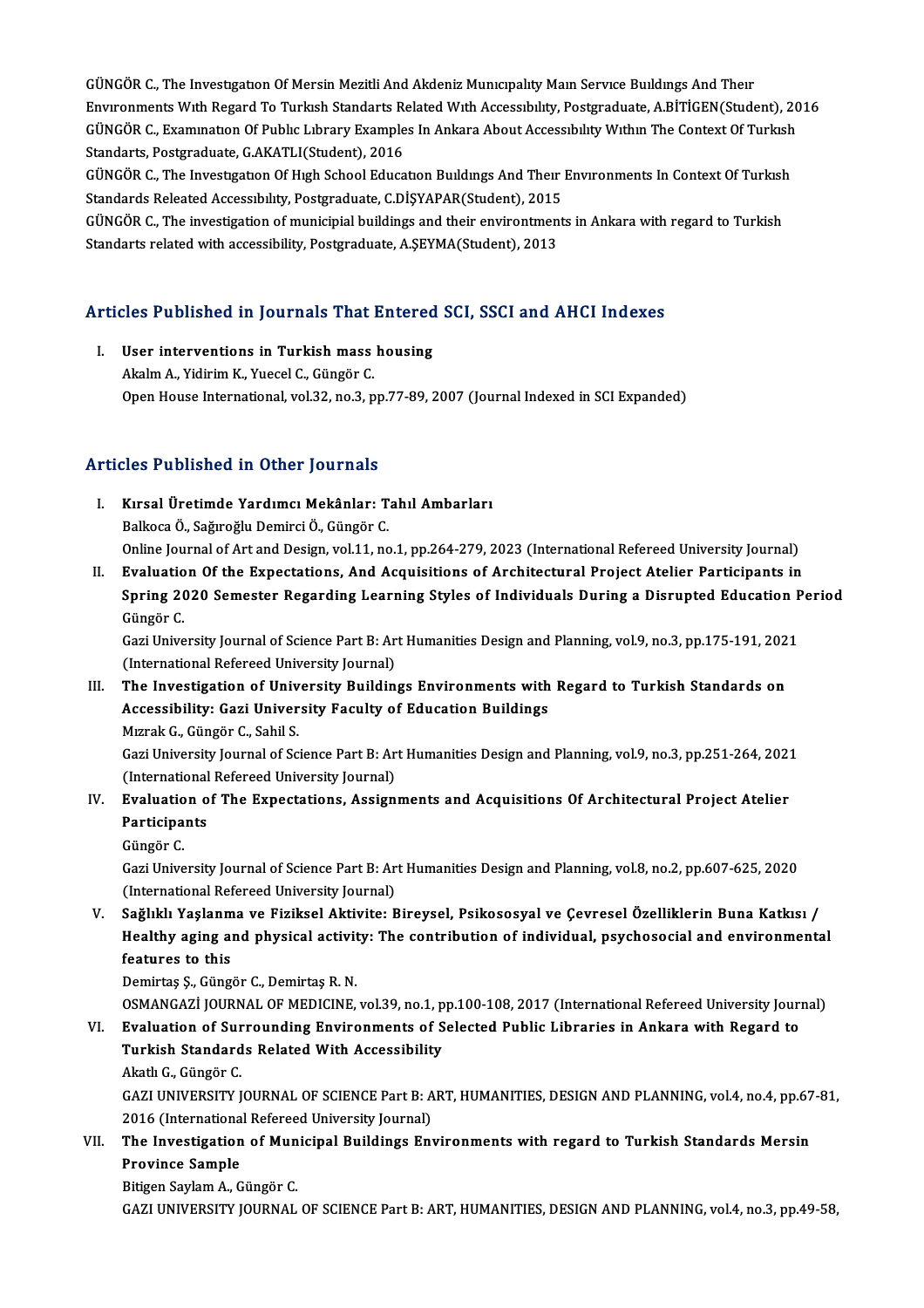2016 (International Refereed University Journal)<br>An Evaluation of The Students Expectations

- 2016 (International Refereed University Journal)<br>VIII. An Evaluation of The Students Expectations Assignments and Acquisitions from The Summer Office 2016 (International Refereed University Journal)<br>An Evaluation of The Students Expectation:<br>Practice in Architectural Design Education<br>Cüngên C. Ören Youw A An Evaluation of The S<br>Practice in Architectur<br>Güngör C., Özen Yavuz A.<br>CAZLUNIVERSITY JOURN Practice in Architectural Design Education<br>Güngör C., Özen Yavuz A.<br>GAZI UNIVERSITY JOURNAL OF SCIENCE Part B: ART, HUMANITIES, DESIGN AND PLANNING, vol.4, no.1, pp.1-11,<br>2016 (International Befereed University Journal) Güngör C., Özen Yavuz A.<br>GAZI UNIVERSITY JOURNAL OF SCIENCE Part B: A<br>2016 (International Refereed University Journal)<br>An Investigation of the Surrounding Enviror GAZI UNIVERSITY JOURNAL OF SCIENCE Part B: ART, HUMANITIES, DESIGN AND PLANNING, vol.4, no.1, pp.1-11,<br>2016 (International Refereed University Journal)<br>IX. An Investigation of the Surrounding Environments of Selected High
- 2016 (International Refereed University Journal)<br>An Investigation of the Surrounding Environments of Se<br>Regard to Turkish Standards Related With Accessibility<br>Disvaper C. Güngör C **An Investigation of<br>Regard to Turkish S<br>Dişyapar C., Güngör C.<br>CAZLUNIVERSITY JOU** Regard to Turkish Standards Related With Accessibility<br>Dişyapar C., Güngör C.<br>GAZI UNIVERSITY JOURNAL OF SCIENCE Part B: ART, HUMANITIES, DESIGN AND PLANNING, vol.3, no.2, pp.17-35,<br>2015 (International Refereed University Dişyapar C., Güngör C.<br>GAZI UNIVERSITY JOURNAL OF SCIENCE Part B: A<br>2015 (International Refereed University Journal)<br>Bir Vorusma Donavimi Olanak Mimarlık Eğitir GAZI UNIVERSITY JOURNAL OF SCIENCE Part B: ART, HUMANITIES, DESIGN<br>2015 (International Refereed University Journal)<br>X. Bir Yarışma Deneyimi Olarak Mimarlık Eğitiminde Takım Çalışması<br>Kıra N. Güngör C. Kumlala Asılgöz E. Tu
- 2015 (International Refereed University Journal)<br>X. Bir Yarışma Deneyimi Olarak Mimarlık Eğitiminde Takım Çalışması<br>Kırcı N., Güngör C., Kumkale Açıkgöz E., Tuncer S. Bir Yarışma Deneyimi Olarak Mimarlık Eğitiminde Takım Çalışması<br>Kırcı N., Güngör C., Kumkale Açıkgöz E., Tuncer S.<br>Mimarlar Odası Kayseri Şubesi, Mimarlık Kültür Dergisi, TOL, vol.12, no.12, pp.83-89, 2015 (Other Refereed<br> Kırcı N., Güngör C.,<br>Mimarlar Odası Kay<br>National Journals)<br>The Investisation Mimarlar Odası Kayseri Şubesi, Mimarlık Kültür Dergisi, TOL, vol.12, no.12, pp.83-89, 2015 (Other Refereed<br>National Journals)<br>XI. The Investigation of Municipal Buildings and Their Environments in Ankara with Regard to Tur
- National Journals)<br>The Investigation of Municipal Buildi<br>Standards Related with Accessibility<br>Arelantes A.S. Güngör G The Investigation of Mi<br>Standards Related with<br>Arslantaş A.Ş., Güngör C.<br>CAZLUNIVERSITY JOURN

Standards Related with Accessibility<br>Arslantaş A. Ş. , Güngör C.<br>GAZI UNIVERSITY JOURNAL OF SCIENCE Part B: ART, HUMANITIES, DESIGN AND PLANNING, vol.2, no.2, pp.89-<br>100, 2014 (International Refereed University Journal) Arslantaş A. Ş. , Güngör C.<br>GAZI UNIVERSITY JOURNAL OF SCIENCE Part B: ART, F<br>100, 2014 (International Refereed University Journal)<br>An Evaluation of Cari University Fosulty of Arab GAZI UNIVERSITY JOURNAL OF SCIENCE Part B: ART, HUMANITIES, DESIGN AND PLANNING, vol.2, no.2, pp.89-<br>100, 2014 (International Refereed University Journal)<br>XII. An Evaluation of Gazi University Faculty of Architecture Build

100, 2014 (International Refereed University Journal)<br>An Evaluation of Gazi University Faculty of Architectu<br>Related with Accessibility for People with Disabilities<br>Sünger C An Evalu:<br>Related v<br>Güngör C.<br>CAZUNN Related with Accessibility for People with Disabilities<br>Güngör C.<br>GAZI UNIVERSITY JOURNAL OF SCIENCE Part B: ART, HUMANITIES, DESIGN AND PLANNING, vol.1, no.1, pp.1-14,<br>2012 (International Befereed University Journal)

Güngör C.<br>GAZI UNIVERSITY JOURNAL OF SCIENCE Part B: A<br>2013 (International Refereed University Journal) 2013 (International Refereed University Journal)<br>Books & Book Chapters

ooks & Book Chapters<br>I. Gazi Üniversitesi Rektörlük binası örneğinde, tescilli bir yapıda ulaşılabilirlik ile ilgili düzenlemelerin<br>İngelenmesi is & Book<br>Gazi Ünivers<br>incelenmesi Gazi Üniversitesi Rektörl<br>incelenmesi<br>Güngör C., Gençer Külahlı Y.<br>in: Mimari Jranuma yanılamı

incelenmesi<br>Güngör C., Gençer Külahlı Y.<br>in: Mimari, koruma, yenileme ve Restorasyon ( Prof.Dr. Işık Aksulu'ya Armağan), Özlem Sağıroğlu, Editor, Nobel Güngör C., Gençer Külahlı Y.<br>in: Mimari, koruma, yenileme ve Restorasyon ( I<br>Akademik Yayıncılık, Ankara, pp.137-155, 2017<br>Yenel Vönetimler isin Ulseylebilirlik Temel

Akademik Yayıncılık, Ankara, pp.137-155, 2017<br>II. Yerel Yönetimler için Ulaşılabilirlik Temel Bilgiler Teknik El Kitabı

Akademik Yayıncılık, Ankara, pp.137-155, 2017<br>Yerel Yönetimler için Ulaşılabilirlik Temel Bilgiler Teknik El Kitabı<br>Hülagü K. (Editor), Yüksel Ü. (Editor), Gültekin A. B. (Editor), Güngör C. (Editor), Karasu N. (Editor), Ç **Yerel Yö<br>Hülagü K<br>(Editor)<br>T.C. Bash** Hülagü K. (Editor), Yüksel Ü. (Editor), Gültekin A. B. (Editor)<br>(Editor)<br>T.C. Başbakanlık Özürlüler İdaresi Başkanlığı, Ankara, 2010

# 1.C. Başbakanlık Ozurluler idaresi Başkanlığı, Ankara, 2010<br>Refereed Congress / Symposium Publications in Proceedings

- efereed Congress / Symposium Publications in F<br>I. Engelli Bireylerin Yangın Durumunda Acil Tahliyesi<br>Altan A. Demirel E. Güngör C I. Engelli Bireylerin Yangın Durumunda Acil Tahliyesi<br>Altan A., Demirel F., Güngör C. <mark>Engelli Bireylerin Yangın Durumunda Acil Tahliyesi</mark><br>Altan A., Demirel F., Güngör C.<br>TÜYAK 2021 Uluslararası Yangın Güvenliği ve Sempozyumu, İstanbul, Turkey, 31 March - 03 April 2022, pp.200-<br>210 Altar<br>TÜY*l*<br>210<br>TAP TÜYAK 2021 Uluslararası Yangın Güvenliği ve Sempozyumu, İstanbul, Turkey, 31 March - 03 April 2022, pp.20<br>210<br>II. TARİHİ SU YAPILARININ YENİDEN İŞLEVLENDİRME YÖNTEMİYLE KORUNMASI KONUSUNDA BİR<br>DEĞERI ENDİRME
- 210<br>TARİHİ SU YAPILA<br>DEĞERLENDİRME<br>Üner S. SAĞIRQĞLU TARİHİ SU YAPILARININ YENİDEN İŞLE<br>DEĞERLENDİRME<br>Üner S., SAĞIROĞLU DEMİRCİ Ö., GÜNGÖR C.<br>6. III USLARARASI MİMARI IK VE TASARIM K

DEĞERLENDİRME<br>Üner S., SAĞIROĞLU DEMİRCİ Ö., GÜNGÖR C.<br>6. ULUSLARARASI MİMARLIK VE TASARIM KONGRESİ, İstanbul, Turkey, 25 December 2021, vol.1, no.442021,<br>pp.90.97 Üner S., S<br>6. ULUSL<br>pp.80-87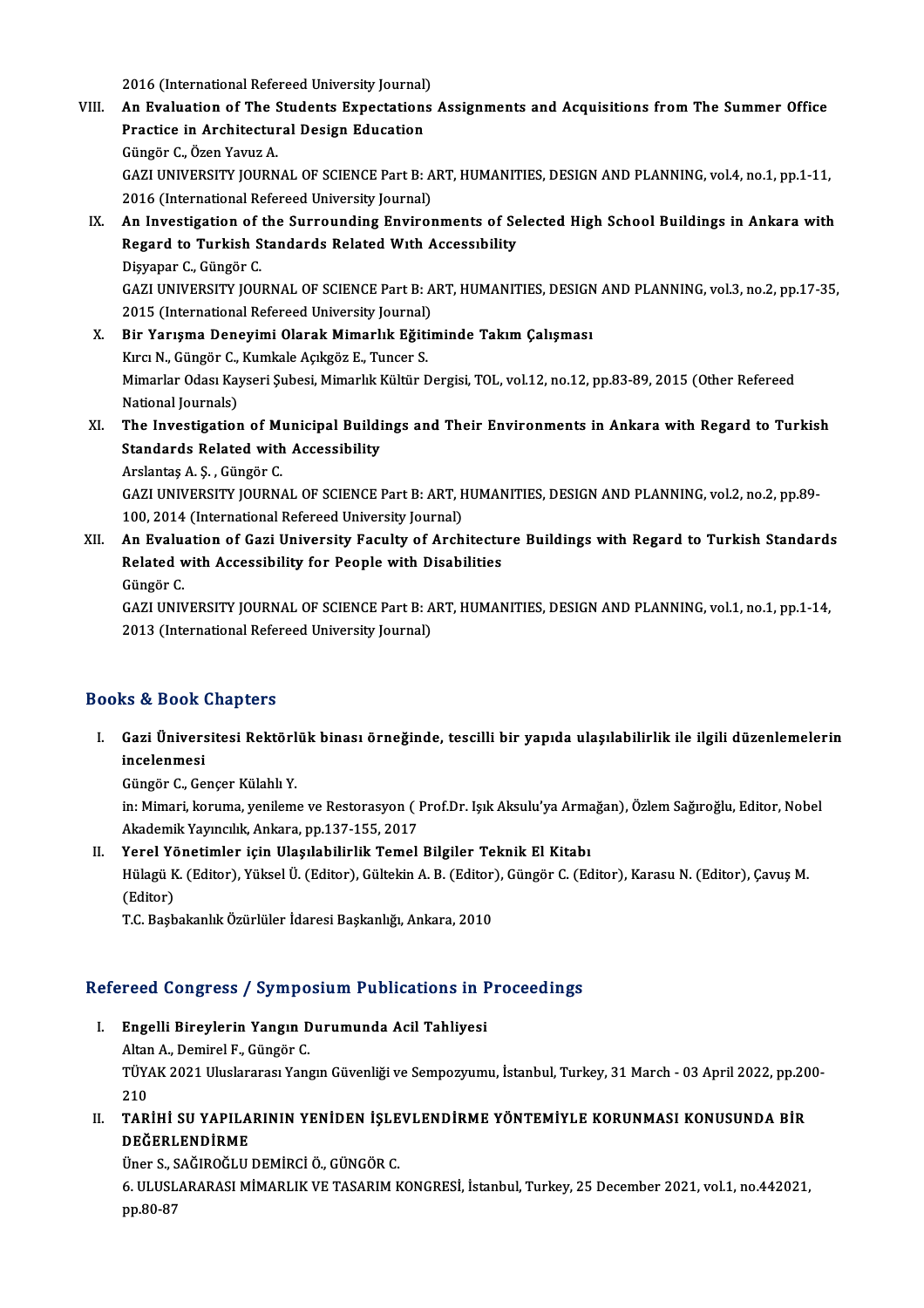- III. Regulation And Document Of Nigde Fertek Church Mosque And Its Close Environment<br>FRCÜN N. SAĞIROĞLU DEMIRCİ Ö. GÜNGÖR C Regulation And Document Of Nigde Fertel<br>ERGÜN N., SAĞIROĞLU DEMİRCİ Ö., GÜNGÖR C.<br>JAreSAS' 1 Uluslarares: Mimarlık Bilimleri ve Un IArcSAS' 1.Uluslararası Mimarlık Bilimleri ve Uygulamaları Sempozyumu, Isparta, Turkey, 27 October 2021, vol.1,<br>pp.60-62 ERGÜN N., SAĞIROĞLU DEMİRCİ Ö., GÜNGÖR C. IArcSAS' 1.Uluslararası Mimarlık Bilimleri ve Uygulamaları Sempozyumu, Isparta, Turkey, 27 October 2021, vc<br>pp.60-62<br>IV. Reflection of the professional working culture in architecture education summer office practice<br>ÖZEN
- pp.60-62<br>Reflection of the profess<br>ÖZEN YAVUZ A., GÜNGÖR C.<br>CY ICEP 2015, 4th Cynrus In Reflection of the professional working culture in architecture education summer office practice<br>ÖZEN YAVUZ A., GÜNGÖR C.<br>CY-ICER 2015, 4th Cyprus International Conference on Educational Research, Girne, Cyprus (Kktc), 19 -

ÖZEN<br>CY-ICI<br>2015<br>Müsts CY-ICER 2015, 4th Cyprus International Conference on Educational Research, Girne, Cyprus (Kktc), 19 - 21 March<br>2015<br>V. Müstakil Toplu Konutta Kullanıcı Memnuniyetine etki eden faktörler ve tercih edilenin tatminkarlığı<br>Ank

2015<br>Müstakil Toplu Konutta Kullanıc<br>Ankara Çayyolu Seçkinler Sitesi<br>Güngêr C Müstakil<br>Ankara Ç<br>Güngör C.<br>KONUT DE Ankara Çayyolu Seçkinler Sitesi<br>Güngör C.<br>KONUT DEĞERLENDİRME SEMPOZYUMU, İstanbul, Turkey, 1 - 04 June 2004, pp.1-10

# Supported Projects

Güngör C., Project Supported by Other Private Institutions, Gazi Üniversitesi Merkez Kampüsü'nde bulunan Gazi Unipportical Frojcels<br>Güngör C., Project Supported by Other Private Institutions, Gazi Üniversitesi Merkez Kampüsü'nde bulunan Gazi<br>Üniversitesi Rektörlük Binasıve yakın çevresinin Restorasyon ProjesiEngelsiz tasarım ilkel Güngör C., Pr<br>Üniversitesi F<br>2020 - 2020<br>Soğungğlu Ö Üniversitesi Rektörlük Binasıve yakın çevresinin Restorasyon ProjesiEngelsiz tasarım ilkeleri yönünden incelenmesi,<br>2020 - 2020<br>Sağıroğlu Ö., Toğay A., Özen Yavuz A., Aydın Ö., Ayçam İ., Güngör C., Gültop T., Karamağaralı

2020 - 2020<br>Sağıroğlu Ö., Toğay A., Özen Yavuz A., Aydın Ö., Ayçam İ., Güngör C., Gültop T., Karamağaralı C. N. , Coşkun M., Project<br>Supported by Other Official Institutions, Kayseri İli Kocasinan Belediyesi Erkilet Mahall Sağıroğlu Ö., Toğay A., Özen Yavuz A.,<br>Supported by Other Official Institutio<br>Kadim Şehirler Projesi, 2018 - 2018 Kadim Şehirler Projesi, 2018 - 2018<br>Design

**Design<br>Dinç Kalaycı P., Güngör C., Özkan Üstün G., Bilici Y. B. , Yıldırım M., Endow, uni.xyz, Öğrenci Mimari Proje Fikir Yarışması,<br>Danışmanlık Reenle's Chaise Award, Öğrenciler: Burgu Nisan Arı, Kühre Cınar, Aves Buar K** D'Osişir<br>Dinç Kalaycı P., Güngör C., Özkan Üstün G., Bilici Y. B. , Yıldırım M., Endow, uni.xyz, Öğrenci Mimari Proje Fikir Yarışması,<br>Danışmanlık, People's Choice Award, Öğrenciler: Burcu Nisan Arı, Kübra Çınar, Ayşe Pına Dinç Kalaycı P., Güngör C., Özkan Üstün G., B<br>Danışmanlık, People's Choice Award, Öğrend<br>Design / Architectural Project, March 2022<br>Dine Kalaya B. Güngör G. Örkan Üstün G. B Danışmanlık, People's Choice Award, Öğrenciler: Burcu Nisan Arı, Kübra Çınar, Ayşe Pınar Kaya, Eda Nur Ülker , Buildi<mark><br>Design / Architectural Project, March 2022</mark><br>Dinç Kalaycı P., Güngör C., Özkan Üstün G., Bilici Y. B. ,

Design / Architectural Project, March 2022<br>Dinç Kalaycı P., Güngör C., Özkan Üstün G., Bilici Y. B. , Özyıldırım M. F. , Endow, uni.xyz, Öğrenci Mimari Proje Yarışma<br>Danışmanlık, 1. Ödül (Winner), Öğrenciler: Feyza Gül Eki Dinç Kalaycı P., Güngör C., Özkan Ü.<br>Danışmanlık, 1. Ödül (Winner), Öğı<br>Architectural Project, March 2022<br>Dina Kalaya: P., Güngör C., Özkan Ü. Danışmanlık, 1. Ödül (Winner), Öğrenciler: Feyza Gül Ekim, Sümeyye Atasayar, Zeynep Coşkuner , Building Design<br>Architectural Project, March 2022<br>Dinç Kalaycı P., Güngör C., Özkan Üstün G., Bilici Y. B. , Özyıldırım M. F. ,

Architectural Project, March 2022<br>Dinç Kalaycı P., Güngör C., Özkan Üstün G., Bilici Y. B. , Özyıldırım M. F. , Autistic Care, uni.xyz, Öğrenci Mimari Proje<br>Yarışması Danışmanlık, 1. Ödül (Winner), Öğrenciler: Abit Dedeyur Dinç Kalaycı P., Güngör C., Özkan Üstün G., B<br>Yarışması Danışmanlık, 1. Ödül (Winner), Öğ<br>Design / Architectural Project, March 2022<br>Dinc Kalaycı B. Güngör G. Özkan Üstün G. B

Design / Architectural Project, March 2022<br>Dinç Kalaycı P., Güngör C., Özkan Üstün G., Bilici Y. B. , Özyıldırım M. F. , Cultural Center of Marrakech, Morrocco, uni.xyz, Design / Architectural Project, March 2022<br>Dinç Kalaycı P., Güngör C., Özkan Üstün G., Bilici Y. B. , Özyıldırım M. F. , Cultural Center of Marrakech, Morrocco, uni.xyz,<br>Öğrenci Mimari Fikir Projesi Yarışmasında Danışmanlı Dinç Kalaycı P., Güngör C., Özkan Üstün G., B<br>Öğrenci Mimari Fikir Projesi Yarışmasında D<br>Design / Architectural Project, March 2022<br>Dinc Kalaysı B. Güngör G. Özkan Üstün G. B Öğrenci Mimari Fikir Projesi Yarışmasında Danışmanlık, Mansiyon Ödülü, Öğrenciler: Berfin Kangal, Erol Üresin, Buildi<br>Design / Architectural Project, March 2022<br>Dinç Kalaycı P., Güngör C., Özkan Üstün G., Bilici Y. B. , Öz

Design / Architectural Project, March 2022<br>Dinç Kalaycı P., Güngör C., Özkan Üstün G., Bilici Y. B. , Özyıldırım M. F. , Homestead, uni.xyz, Öğrenci Mimari Proje Fikir<br>Yarışması, People's Choice Award, Öğrenciler: Emrah Ök Dinç Kalaycı P., Güngör C., Özkan Ü.<br>Yarışması, People's Choice Award,<br>Architectural Project, March 2022<br>Dine Kalaycı B. Güngör C. Özkan Ü. Yarışması, People's Choice Award, Öğrenciler: Emrah Ökten, Onur Gültekin, Mustafa Furkan Karakuş, Building De<br>Architectural Project, March 2022<br>Dinç Kalaycı P., Güngör C., Özkan Üstün G., Bilici Y. B. , Özyıldırım M. F. ,

Architectural Project, March 2022<br>Dinç Kalaycı P., Güngör C., Özkan Üstün G., Bilici Y. B. , Özyıldırım M. F. , Dive, uni.xyz, Mimari Öğrenci Fikir Projesi<br>Yarışması Danışmanlık, 1. Ödül (Winner), Öğrenciler: Saranda Pelin Dinç Kalaycı P., Güngör C., Özkan Üstün G., Bilici Y. B. , Özyıldırı<br>Yarışması Danışmanlık, 1. Ödül (Winner), Öğrenciler: Saranda<br>Akdemir, Building Design / Architectural Project, March 2022<br>Dine Kalaya B. Güngör G. Örkan Yarışması Danışmanlık, 1. Ödül (Winner), Öğrenciler: Saranda Pelingu, Ayşe Nur Haldan, Nejla Altom, Yunus Emr<br>Akdemir, Building Design / Architectural Project, March 2022<br>Dinç Kalaycı P., Güngör C., Özkan Üstün G., Bilici

Akdemir, Building Design / Architectural Project, March 2022<br>Dinç Kalaycı P., Güngör C., Özkan Üstün G., Bilici Y. B. , Özyıldırım M. F. , Foodorama, uni,xyz, Öğrenci Mimari Fikir<br>Yarışması, Danışmanlık, 1. Ödül (Winner) Ö Dinç Kalaycı P., Güngör C., Özkan Üstün G., Bilici Y. B.<br>Yarışması, Danışmanlık, 1. Ödül (Winner) Öğrenciler:<br>Building Design / Architectural Project, March 2022<br>Dine Kalaya: B. Güngör G. Özkan Üstün G. Bilici Y. B Yarışması, Danışmanlık, 1. Ödül (Winner) Öğrenciler: Şükran Kübra Cambaz, Buse Cini, Sıdıka Türkmen, Tuğba Kalem,<br>Building Design / Architectural Project, March 2022<br>Dinç Kalaycı P., Güngör C., Özkan Üstün G., Bilici Y. B.

Building Design / Architectural Project, March 2022<br>Dinç Kalaycı P., Güngör C., Özkan Üstün G., Bilici Y. B. , Özyıldırım M. F. , Inspirelli 2021, Mimarlık Öğrencileri Okul Pro<br>Yarışması, Danışmanlık, Finalist, Öğrenciler: Dinç Kalaycı P., G<br>Yarışması, Danışı<br>December 2021<br>Dinç Kalayçı B. G December 2021<br>Dinç Kalaycı P., Güngör C., Özkan Üstün G., Bilici Y. B. , Özyıldırım M. F. , Cultural Center of Marrakech, Morrocco, uni.xyz,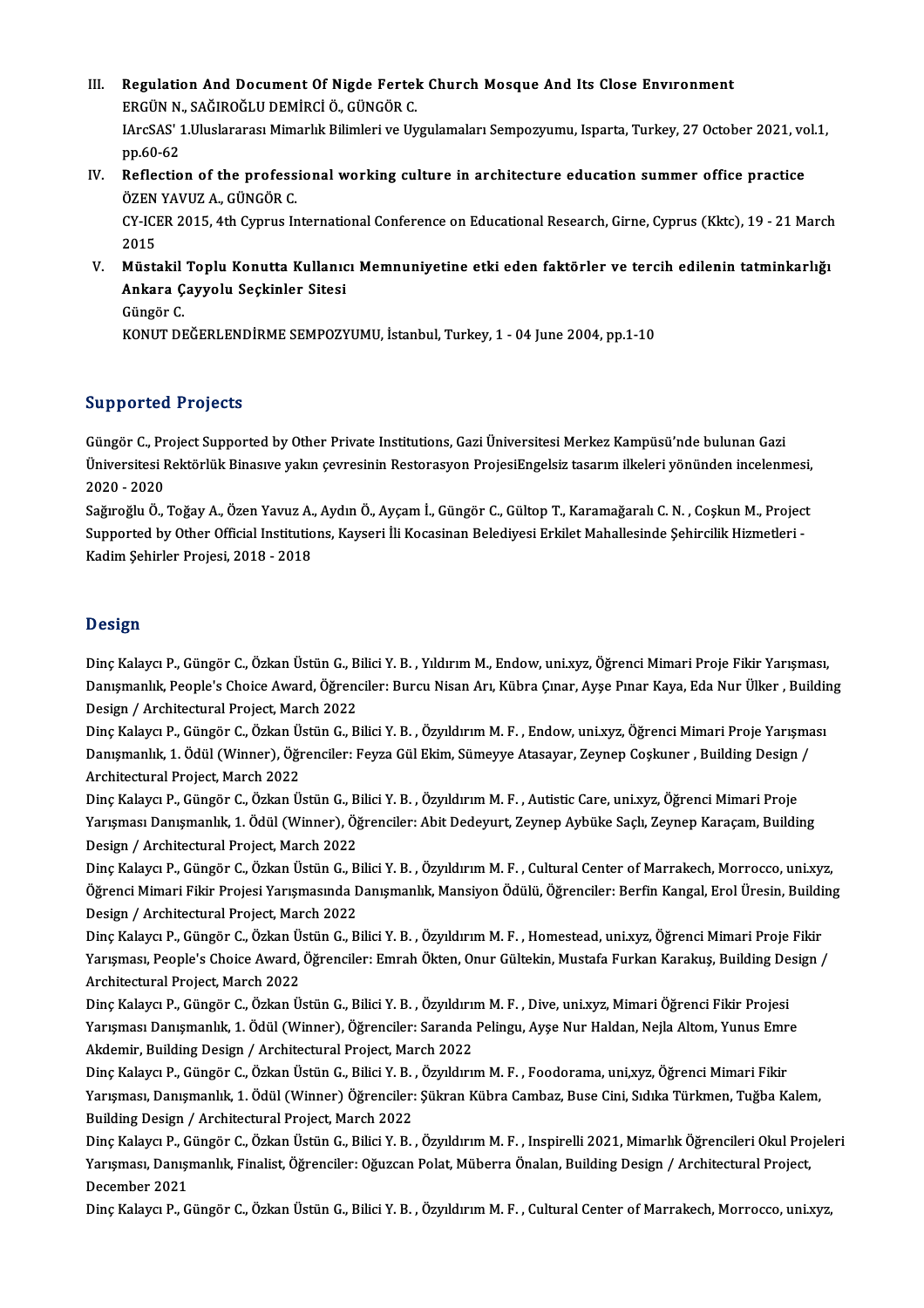Öğrenci Mimari Fikir Projesi Yarışmasında Danışmanlık, Mansiyon Ödülü, Öğrenciler: Fatma Gündoğan, Elif Seda Koz,<br>Enne Kos, Puilding Design / Anshitestunal Preject, Nevember 2021 Emre Koç, Building Design / Architectural Project, November 2021 Öğrenci Mimari Fikir Projesi Yarışmasında Danışmanlık, Mansiyon Ödülü, Öğrenciler: Fatma Gündoğan, Elif Seda Koz,<br>Emre Koç, Building Design / Architectural Project, November 2021<br>Dinç Kalaycı P., Güngör C., Özkan Üstün G.,

Emre Koç, Building Design / Architectural Project, November 2021<br>Dinç Kalaycı P., Güngör C., Özkan Üstün G., Bilici Y. B. , Özyıldırım M. F. , Sınırları Kaldırmak, Fındıklı Belediyesi-TMMOB<br>Mimarlar Odası, Öğrenci Fikir Pr Dinç Kalaycı P., Güngör C., Özkan Üstün G., Bilici Y. B. , Özyıldırım M. F. , Sınırları Kaldırmak, Fındıklı Belediyesi-TMMOB<br>Mimarlar Odası, Öğrenci Fikir Projesi Yarışması Danışmanlık, Eşdeğer Ödül, Öğrenciler: Ömer Faruk Mimarlar Odası, Öğrenci Fikir Projesi Yarışması Danışmanlık, Eşdeğer Ödül, Öğrenciler: Ömer Faruk Karatepe, Be<br>Kotanak, Environmental Design / Urban Design/Renewal Project, June 2021<br>Dinç Kalaycı P., Güngör C., Özkan Üstün

Kotanak, Environmental Design / Urban Design/Renewal Project, June 2021<br>Dinç Kalaycı P., Güngör C., Özkan Üstün G., Bilici Y. B. , Özyıldırım M. F. , Faith, uni.xyz, Öğrenci Mimari Proje Fikir<br>Yarışması, Danışmanlık, Peopl Dinç Kalaycı P., Güngör C., Özkan Üstün G., B<br>Yarışması, Danışmanlık, People's Choice Aw:<br>Design / Architectural Project, March 2021<br>Cüngör C. Kayceri İli Kosasinan Poladiyesi I Design / Architectural Project, March 2021<br>Güngör C., Kayseri İli Kocasinan Belediyesi Erkilet Mahallesinde Sehircilik Hizmetleri - Kadim Sehirler Projesi Ortaokul

Design / Architectural Project, March 2021<br>Güngör C., Kayseri İli Kocasinan Belediyesi Erkilet Mahallesinde<br>Binası, Building Design / Architectural Project, December 2018<br>Güngör C. Kayseri İli Kosasinan Belediyesi Erkilet Güngör C., Kayseri İli Kocasinan Belediyesi Erkilet Mahallesinde Şehircilik Hizmetleri - Kadim Şehirler Projesi Ortaokul<br>Binası, Building Design / Architectural Project, December 2018<br>Güngör C., Kayseri İli Kocasinan Beled

Binası, Building Design / Architectural Project, December<br>Güngör C., Kayseri İli Kocasinan Belediyesi Erkilet Mahall<br>Building Design / Architectural Project, December 2018<br>Cüngör C. Kayseri İli Kosasinan Baladiyesi Erkilet Güngör C., Kayseri İli Kocasinan Belediyesi Erkilet Mahallesinde Şehircilik Hizmetleri - Kadim Şehirler Projesi Lise Bir<br>Building Design / Architectural Project, December 2018<br>Güngör C., Kayseri İli Kocasinan Belediyesi Er

Building Design / Architectural Project, December 2018<br>Güngör C., Kayseri İli Kocasinan Belediyesi Erkilet Mahallesinde Şehircilik Hizmetleri - Kadim Şehirler Projesi İlkokul<br>Binası, Building Design / Architectural Project

# Activities in Scientific Journals

GAZI UNIVERSITY JOURNAL OF SCIENCE Part B: ART, HUMANITIES, DESIGN AND PLANNING, Editor, 2013 - Continues

# **Scientific Refereeing**

OPEN HOUSE INTERNATIONAL, Journal Indexed in AHCI, May 2022

Berentinie Refereening<br>OPEN HOUSE INTERNATIONAL, Journal Indexed in AHCI, May 2022<br>Gazi University Journal of Science Part B: Art Humanities Design and Planning, Other Indexed Journal, August 2021<br>Uluslareras: Değu Anadelu OPEN HOUSE INTERNATIONAL, Journal Indexed in AHCI, May 2022<br>Gazi University Journal of Science Part B: Art Humanities Design and Planning, Other Indexed Journal, Au<sub>i</sub><br>Uluslararası Doğu Anadolu Fen Mühendislik ve Tasarım D Gazi University Journal of Science Part B: Art Hu<br>Uluslararası Doğu Anadolu Fen Mühendislik ve '<br>MEGARON, Other Indexed Journal, March 2018 MEGARON, Other Indexed Journal, March 2018<br>Tasks In Event Organizations

Tasks In Event Organizations<br>Dinç Kalaycı P., Güngör C., Özkan Üstün G., INTERNATIONAL EXHIBITION&WEBINARS OF DESIGN STUDIOS-8, Workshop<br>Organization Ankara Turkey Meyre 2022 Tuske III Event of gammations<br>Dinç Kalaycı P., Güngör C., Özkan Üstün G., .<br>Organization, Ankara, Turkey, Mayıs 2022 Dinç Kalaycı P., Güngör C., Özkan Üstün G., INTERNATIONAL EXHIBITION&WEBINARS OF DESIGN STUDIOS-8, V<br>Organization, Ankara, Turkey, Mayıs 2022<br>Dinç Kalaycı P., Güngör C., Özkan Üstün G., Bilici Y. B. , Özyıldırım M. F. , Mİ Organization, Ankara, Turkey, Mayıs 2022<br>Dinç Kalaycı P., Güngör C., Özkan Üstün G., Bilici Y. B. , Özyıldırım M. F. , MİMARİ FİKİR YARIŞMALARINA NA<br>HAZIRLANILIR?-2 / AYÇA YAZICI&ÖMER YEŞİLDAL, Workshop Organization, Ankar Dinç Kalaycı P., Güngör C., Özkan Üstün G., INTERNATIONAL EXHIBITION&WEBINARS OF DESIGN STUDIOS-7, Workshop<br>Organization, Ankara, Turkey, Nisan 2022 HAZIRLANILIR?-2 / AYÇA YAZICI&ÖMER YEŞİLDAL, Workshop Organization, Ankara, Turkey, Nisan 2022 Dinç Kalaycı P., Güngör C., Özkan Üstün G., INTERNATIONAL EXHIBITION&WEBINARS OF DESIGN STUDIOS-7, Works<br>Organization, Ankara, Turkey, Nisan 2022<br>Dinç Kalaycı P., Güngör C., Özkan Üstün G., Bilici Y. B. , Özyıldırım M. F. Organization, Ankara, Turkey, Nisan 2022<br>Dinç Kalaycı P., Güngör C., Özkan Üstün G., Bilici Y. B. ,<br>Workshop Organization, Ankara, Turkey, Nisan 2022<br>Dinç Kalayçı B. Güngör G., Özkan Üstün G., INTERMATI Dinç Kalaycı P., Güngör C., Özkan Üstün G., Bilici Y. B. , Özyıldırım M. F. , MEMORY, EMOTION, IDENTITY / TSZWAI SO,<br>Workshop Organization, Ankara, Turkey, Nisan 2022<br>Dinç Kalaycı P., Güngör C., Özkan Üstün G., INTERNATION Workshop Organization, Ankara, Turkey, Dinç Kalaycı P., Güngör C., Özkan Üstün G.,<br>Organization, Ankara, Turkey, Mart 2022<br>Dinç Kalaycı B. Güngör G. Özkan Üstün G. Dinç Kalaycı P., Güngör C., Özkan Üstün G., INTERNATIONAL EXHIBITION&WEBINARS OF DESIGN STUDIOS-6, Wo:<br>Organization, Ankara, Turkey, Mart 2022<br>Dinç Kalaycı P., Güngör C., Özkan Üstün G., STORYTELLING IN ARCHITECTURE, THE B Organization, Ankara, Turkey, Mart 2022<br>Dinç Kalaycı P., Güngör C., Özkan Üstün G., STORYTELLING IN ARCHITECTURE, THE BIODÔME AND SOME OTHER<br>MATTERS / RAMI BEBAWI, Workshop Organization, Ankara, Turkey, Mart 2022 Dinç Kalaycı P., Güngör C., Özkan Üstün G., STORYTELLING IN ARCHITECTURE, THE BIODÔME AND SOME OTHER<br>MATTERS / RAMI BEBAWI, Workshop Organization, Ankara, Turkey, Mart 2022<br>Dinç Kalaycı P., Güngör C., Özkan Üstün G., INTER MATTERS / RAMI BEBAWI, Workshop Org<br>Dinç Kalaycı P., Güngör C., Özkan Üstün G.,<br>Organization, Ankara, Turkey, Şubat 2022<br>Dine Kalaycı B. Güngör C. Özkan Üstün G Dinç Kalaycı P., Güngör C., Özkan Üstün G., INTERNATIONAL EXHIBITION&WEBINARS OF DESIGN STUDIOS-5, Workshop<br>Organization, Ankara, Turkey, Şubat 2022<br>Dinç Kalaycı P., Güngör C., Özkan Üstün G., INTERNATIONAL EXHIBITION&WEBI Organization, Ankara, Turkey, Şubat 2022<br>Dinç Kalaycı P., Güngör C., Özkan Üstün G.,<br>Organization, Ankara, Turkey, Ocak 2022<br>Dine Kalaygu B. Güngön G. Özkan Üstün G. Dinç Kalaycı P., Güngör C., Özkan Üstün G., INTERNATIONAL EXHIBITION&WEBINARS OF DESIGN STUDIOS-4, Workshop<br>Organization, Ankara, Turkey, Ocak 2022<br>Dinç Kalaycı P., Güngör C., Özkan Üstün G., INTERNATIONAL EXHIBITION&WEBIN Organization, Ankara, Turkey, Ocak 2022<br>Dinç Kalaycı P., Güngör C., Özkan Üstün G., I<br>Organization, Ankara, Turkey, Aralık 2021<br>Dinç Kalayçı B. Güngör C. Özkan Üstün G. I Dinç Kalaycı P., Güngör C., Özkan Üstün G., INTERNATIONAL EXHIBITION&WEBINARS OF DESIGN STUDIOS-3, Workshop<br>Organization, Ankara, Turkey, Aralık 2021<br>Dinç Kalaycı P., Güngör C., Özkan Üstün G., INTERNATIONAL EXHIBITION&WEB Organization, Ankara, Turkey, Aralık 2021<br>Dinç Kalaycı P., Güngör C., Özkan Üstün G.,<br>Organization, Ankara, Turkey, Kasım 2021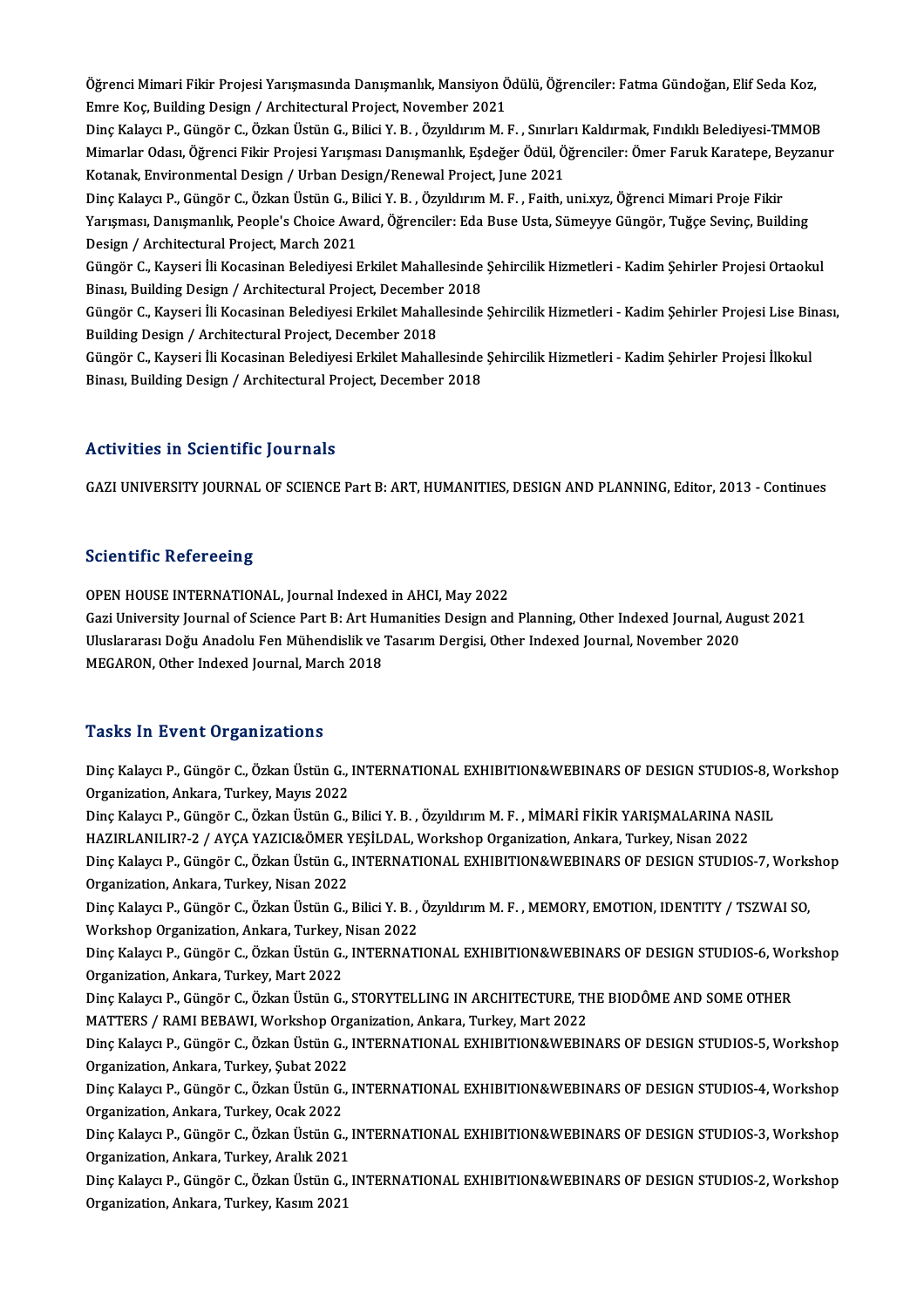Dinç Kalaycı P., Güngör C., Özkan Üstün G., INTERNATIONAL EXHIBITION&WEBINARS OF DESIGN STUDIOS-1, Workshop<br>Organization, Ankara, Turkey, Ekim 2021 Dinç Kalaycı P., Güngör C., Özkan Üstün G.,<br>Organization, Ankara, Turkey, Ekim 2021<br>Dine Kalaysı B. Güngör G. Özkan Üstün G. Dinç Kalaycı P., Güngör C., Özkan Üstün G., INTERNATIONAL EXHIBITION&WEBINARS OF DESIGN STUDIOS-1, Wo<br>Organization, Ankara, Turkey, Ekim 2021<br>Dinç Kalaycı P., Güngör C., Özkan Üstün G., Bilici Y. B. , Özyıldırım M. F. , HO Organization, Ankara, Turkey, Ekim 2021<br>Dinç Kalaycı P., Güngör C., Özkan Üstün G., Bilici Y. B. , Özyıldırım M. F. , HOW TO PREPARE FOR ARCHITECTURAL<br>COMPETITIONS / AYÇA YAZICI, Workshop Organization, Ankara, Turkey, Mayı Dinç Kalaycı P., Güngör C., Özkan Üstün G., Bilici Y. B., Özyıldırım M. F., ON ARCHITECTURAL DESIGN COMPETITIONS COMPETITIONS / AYÇA YAZICI, Workshop Organization, Ankara, Turkey, Mayıs 2021<br>Dinç Kalaycı P., Güngör C., Özkan Üstün G., Bilici Y. B. , Özyıldırım M. F. , ON ARCHITECTURAL DESIGN COMPETITIONS<br>AND THE 'UNLXYZ FAITH' COMPET Dinç Kalaycı<br>AND THE 'Ul<br>Mayıs 2021

# Mayıs 2021<br>Edit Congress and Symposium Activities

1st International Architectural Sciences and Applications Symposium (IArcSAS-2021) , Attendee, Isparta, Turkey, 2021<br>1st International Architectural Sciences and Applications Symposium (IArcSAS-2021) , Attendee, Isparta, T 1st International Architectural Sciences and Applications Symposium (IArcSAS-2021) , Attendee, Isparta, Turkey, 2021<br>1st International Architectural Sciences and Applications Symposium (IArcSAS-2021) , Attendee, Isparta, T 1st International Architectural Sciences and Applications Symposium (IArcSAS-2021) , Attendee, Isparta, Turkey, 2021<br>Citations

Total Citations (WOS):15 h-index (WOS):1

### Awards

**Awards**<br>Güngör C., Muğla Dalaman Havalimanı Dış Hatlar Terminali Mimari Proje yarışması 3. Mansiyon ödüllü projede mimar<br>vardımcı olaman olarak Öner İlban ve Nedim Dilman ile Birlikte Devlet Have Meydanları İslatmasi June 11v ar de<br>Güngör C., Muğla Dalaman Havalimanı Dış Hatlar Terminali Mimari Proje yarışması 3. Mansiyon ödüllü projede<br>yardımcı eleman olarak Öner İlhan ve Nedim Dikmen ile Birlikte, Devlet Hava Meydanları İşletmesi, June 19 yardımcı eleman olarak Öner İlhan ve Nedim Dikmen ile Birlikte, Devlet Hava Meydanları İşletmesi, June 1999<br>Visual Activities

Sahil S., Özen Yavuz A., Güngör C., Gazi University Journal of Science Part B: Art Humanities Design and Planning, Journal Publishing,2013 -Continues

## **Artistic Activity**

**Artistic Activity**<br>Güngör C., Özkan Üstün G., Dinç Kalaycı P., Dönüşüm(ler) Antalya Kaleiçi Mimari Proje Sergisi, Group Exhibition, March<br>2018 rrr ers<br>Güngö<br>2018

# Representation and Promotion Activities

InstitutionalRepresentation,Çevrimiçideğerlendirme toplantısı,Turkey,Ankara,2021 -2021 Institutional Representation, Çevrimiçi değerlendirme toplantısı, Turkey, Ankara, 2021 - 2021<br>Institutional Representation, Yüksek Öğretim Kurulu Başkanlığı, Turkey, Ankara, 2020 - 2020<br>Institutional Representation, Pandam Institutional Representation, Çevrimiçi değerlendirme toplantısı, Turkey, Ankara, 2021 - 2021<br>Institutional Representation, Yüksek Öğretim Kurulu Başkanlığı, Turkey, Ankara, 2020 - 2020<br>Institutional Representation, Pandem Institutional<br>Institutional<br>2020 - 2020<br>Institutional l Institutional Representation, Pandemi sebebiyle ÇEVRİMİÇİ olarak 25 Mart :<br>2020 - 2020<br>Institutional Representation, The Ankara Otel, Turkey, Ankara, 2019 - 2019<br>Institutional Representation, Yüksek Öğretim Kurulu Beskaplı 2020 - 2020<br>Institutional Representation, The Ankara Otel, Turkey, Ankara, 2019 - 2019<br>Institutional Representation, Yüksek Öğretim Kurulu Başkanlığı, Turkey, Ankara, 2019 - 2019<br>Institutional Benresentation, Anadelu Hetel Institutional Representation, The Ankara Otel, Turkey, Ankara, 2019 - 2019<br>Institutional Representation, Yüksek Öğretim Kurulu Başkanlığı, Turkey, Ankara, 2019 - 2019<br>Institutional Representation, Anadolu Hotels Downtown A Institutional Representation, Yüksek Öğretim Kurulu Başkanlığı, Turkey, Ankara, 2019 - 2<br>Institutional Representation, Anadolu Hotels Downtown Ankara, Turkey, Ankara, 2019 -<br>Institutional Representation, Kayseri ramada Erc Institutional Representation, Anadolu Hotels Downtown Ankara, Turkey, Ankara, 2019 - 2019<br>Institutional Representation, Kayseri ramada Erciyes Otel, Turkey, Kayseri, 2018 - 2018<br>Institutional Representation, Miracle Otel(G Institutional Representation, Kayseri ramada Erciyes Otel, Turkey, Kayseri, 2018 - 2018<br>Institutional Representation, Miracle Otel(Güzeloba Mah. Yaşar Sobutay Bulvarı No:34 I<br>2018 - 2018<br>Institutional Representation, AB te Institutional Representation, Miracle Otel(Güzeloba Mah. Yaşar Sobutay Bulvarı No:3<br>2018 - 2018<br>Institutional Representation, AB teknik Yardım Projesi , Turkey, Ankara, 2013 - 2013